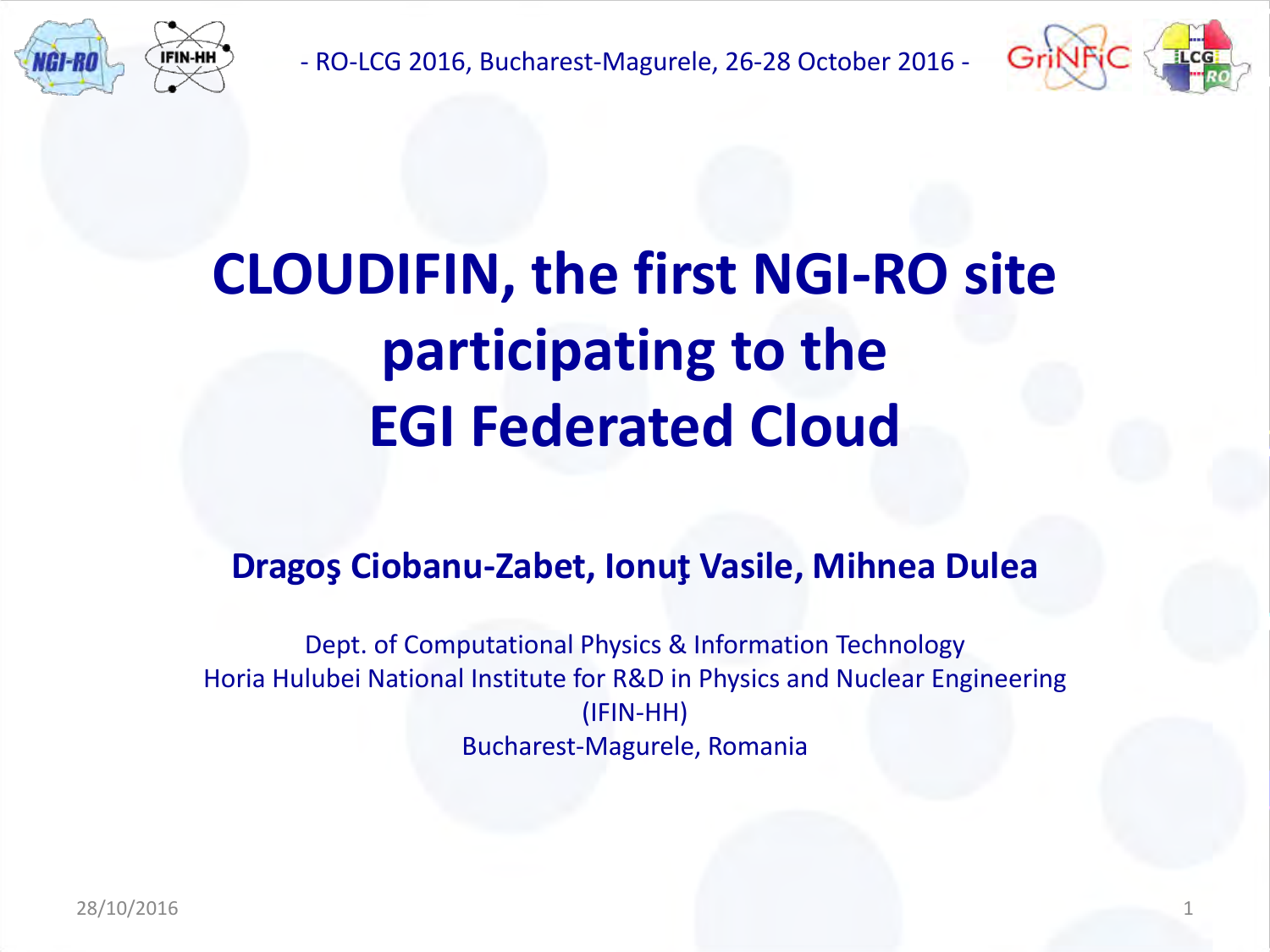# **IFIN-HH Romanian Advanced Computing Infrastructure**

- 9 EGI-certified Grid sites providing more than 8200 cores and 2.9 PB online storage capacity to 9 user communities
- $\Box$  Until 2015, 98% of the CPU time was consumed by the HEP community (WLCG, ILC, etc.)
- $\Box$  There is a growing need of computing resources for research in different fields such as biology, nanophysics and new materials, nuclear physics, and for supporting large-scale projects such as ELI-NP
- A (HTC and HPC) site, GRIDIFIN, is dedicated to the support of national communities of scientists that were not involved in High Energy Physics research.
- GRIDIFIN also supports the NGI RO Operation Centre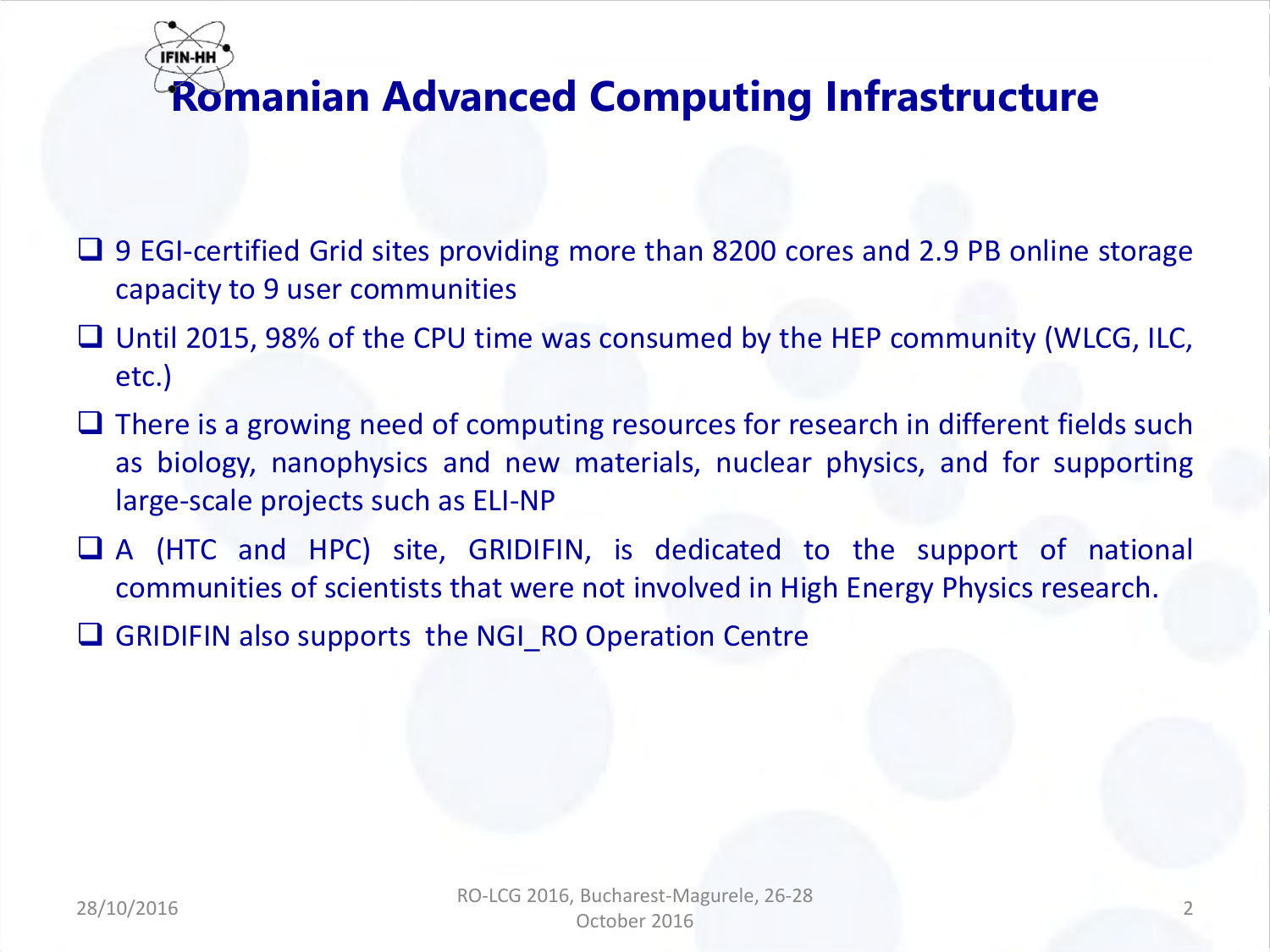

# **User communities supported by GRIDIFIN**

- $\Box$  GRIDIFIN provides computing and storage resources for three research communities (VOs):
- Experimental groups related of the Extreme Light Infrastructure Nuclear Physics (ELI-NP) project

**eli-np.eu** VO (9 registered users)

• National community of researchers in computational biology

**ronbio.ro** VO (7 registered users)

• Researchers interested in condensed state physics and nanomaterials technology

**gridifin.ro** VO (6 registered users).

- $\Box$  The 3 VOs are locally administered
- 
- $\Box$  Hardware resources:  $\Box$  6 servers providing grid core services
	- 31 WNs with 364 CPU cores and 2048 GPU cores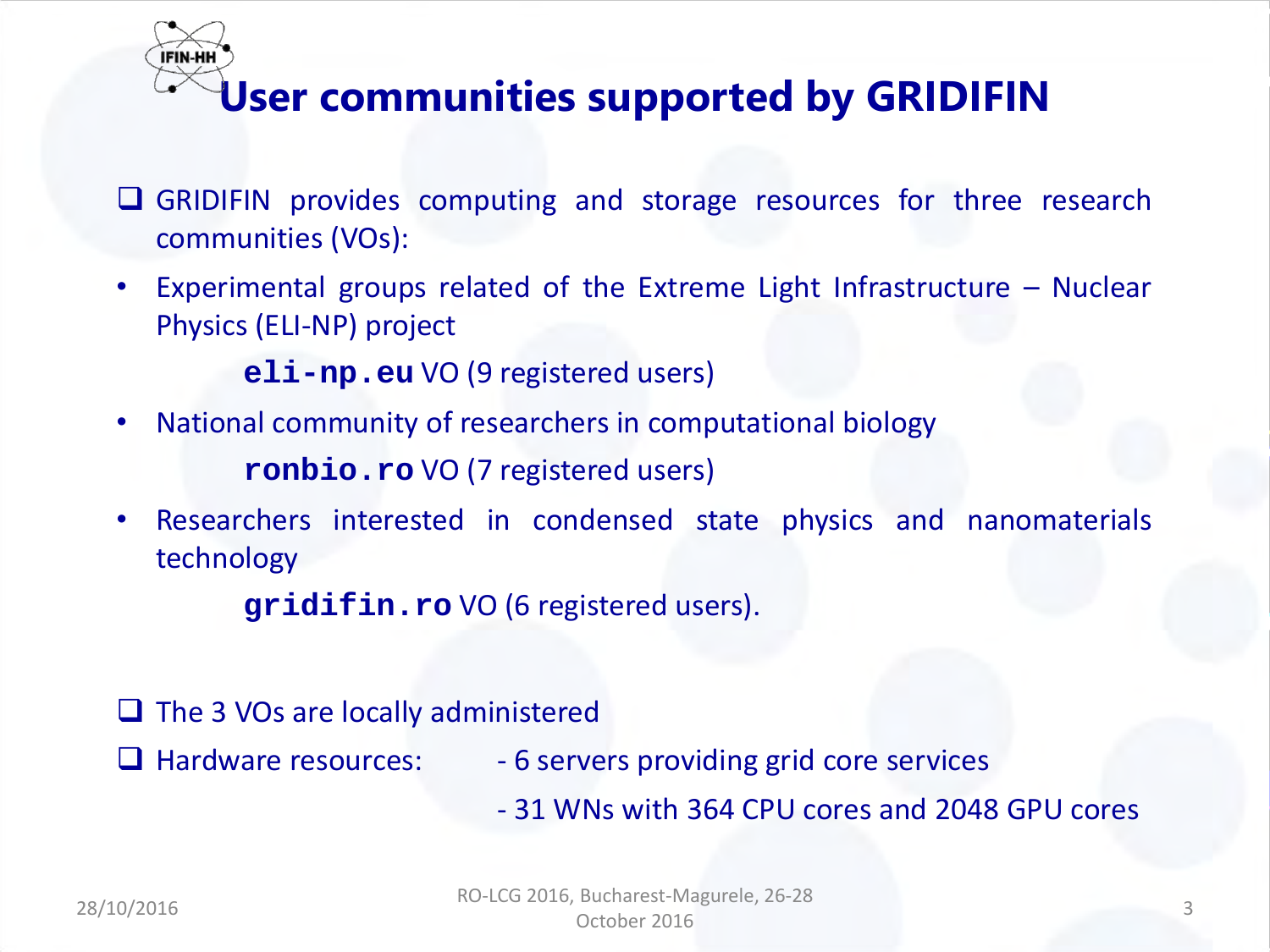

### **GRIDIFIN topology and data flow**

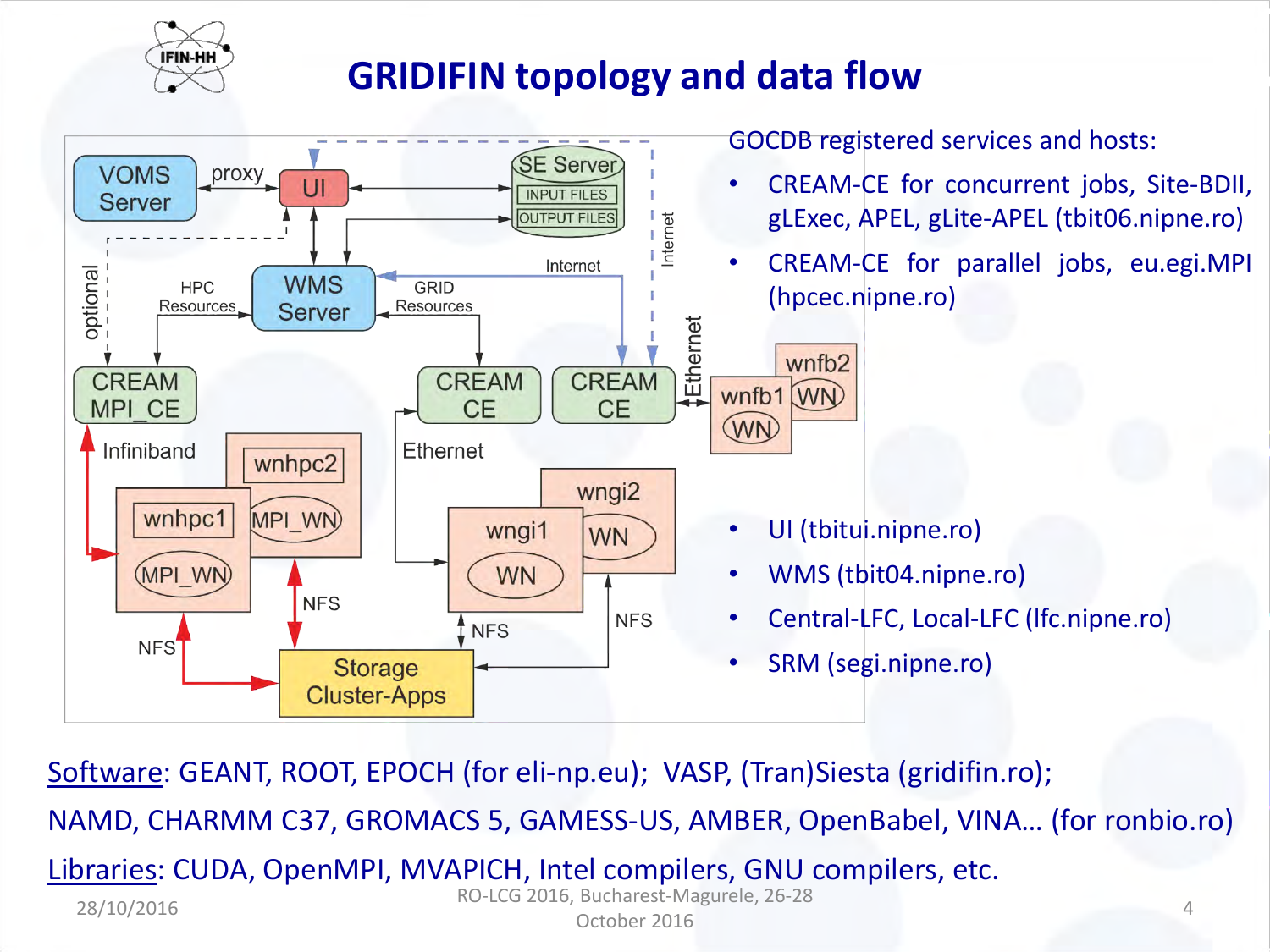

# **eli-np.eu VO**

It is the most active VO on GRIDIFIN, with 670K CPU-hours (2.82% of total NGI\_RO CPU-hours, 99% of total GRIDIFIN accounting) accounted by EGI in the last year.

It is the only active VO for ELI.

Allocated resources for scientific computing and data processing: 336 cores (Intel Xeon X5650 hex core), Infiniband QDR. Data storage and management: 60 TB XFS in RAID6, shared through NFS over Infiniband QDR.

Community software run in the Grid, as MPI jobs:

- Epoch,
- Fluka,
- Geant,
- ROOT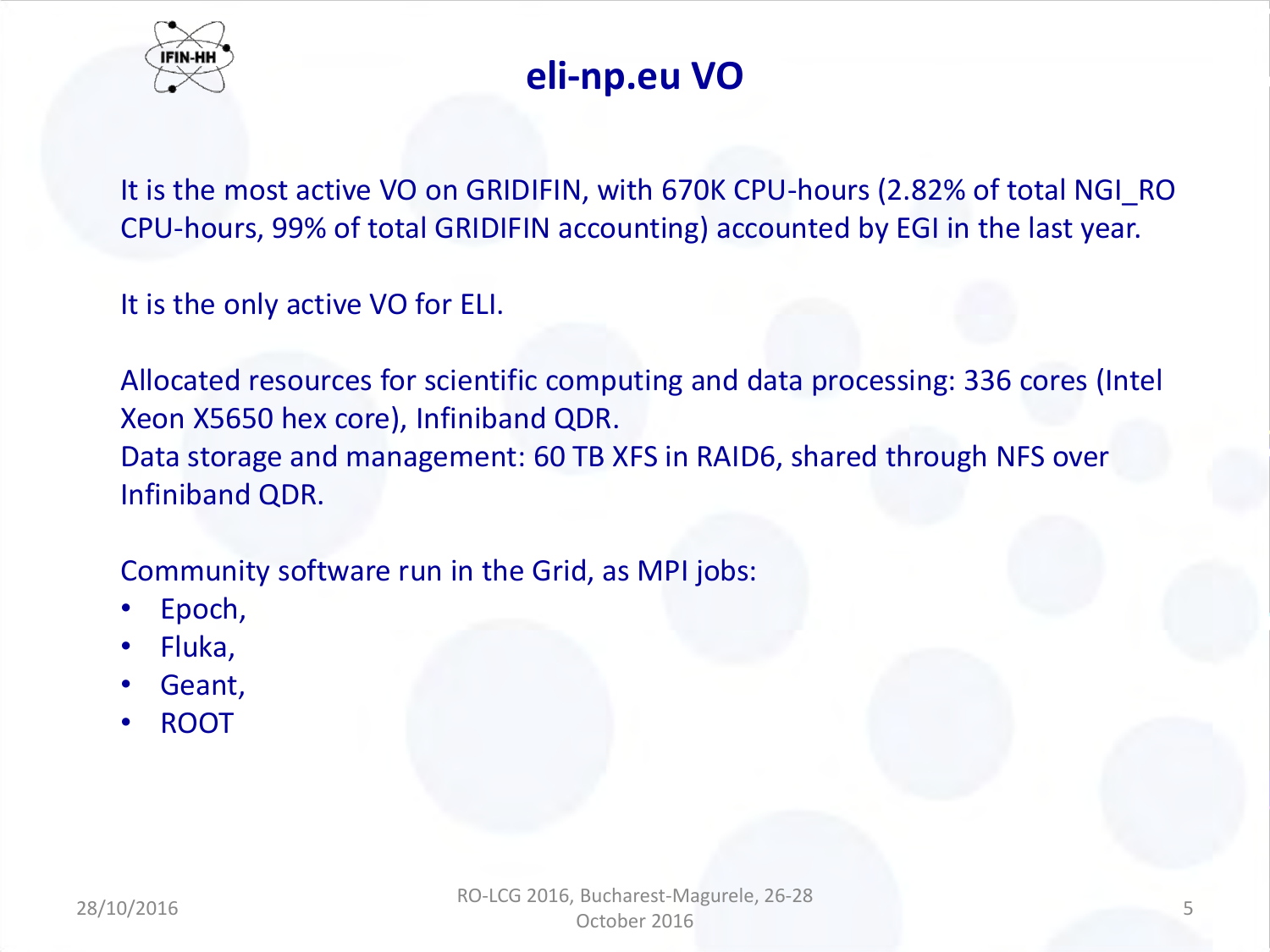

Recent implementation of a new cloud computing site CLOUDIFIN Purpose:

- to provide Infrastructure-as-a-Service (IaaS) virtual machines to the national research and education community;
- to support within the EGI Federated Cloud the European ESFRI projects in which Romania is involved

VOs supported:

- fedcloud.egi.eu, dteam, ops
- eli-np.eu
- ronbio.ro , gridifin.ro

#### Based on Centos 7.2 and OpenStack Mitaka

GOCDB registered services and hosts:

• Cloud controller (cloud-ctrl.nipne.ro): eu.egi.cloud.vmmanagement.occi, eu.egi.cloud.accounting

• Site BDII (cloud-bdii.nipne.ro): eu.egi.cloud.information.bdii

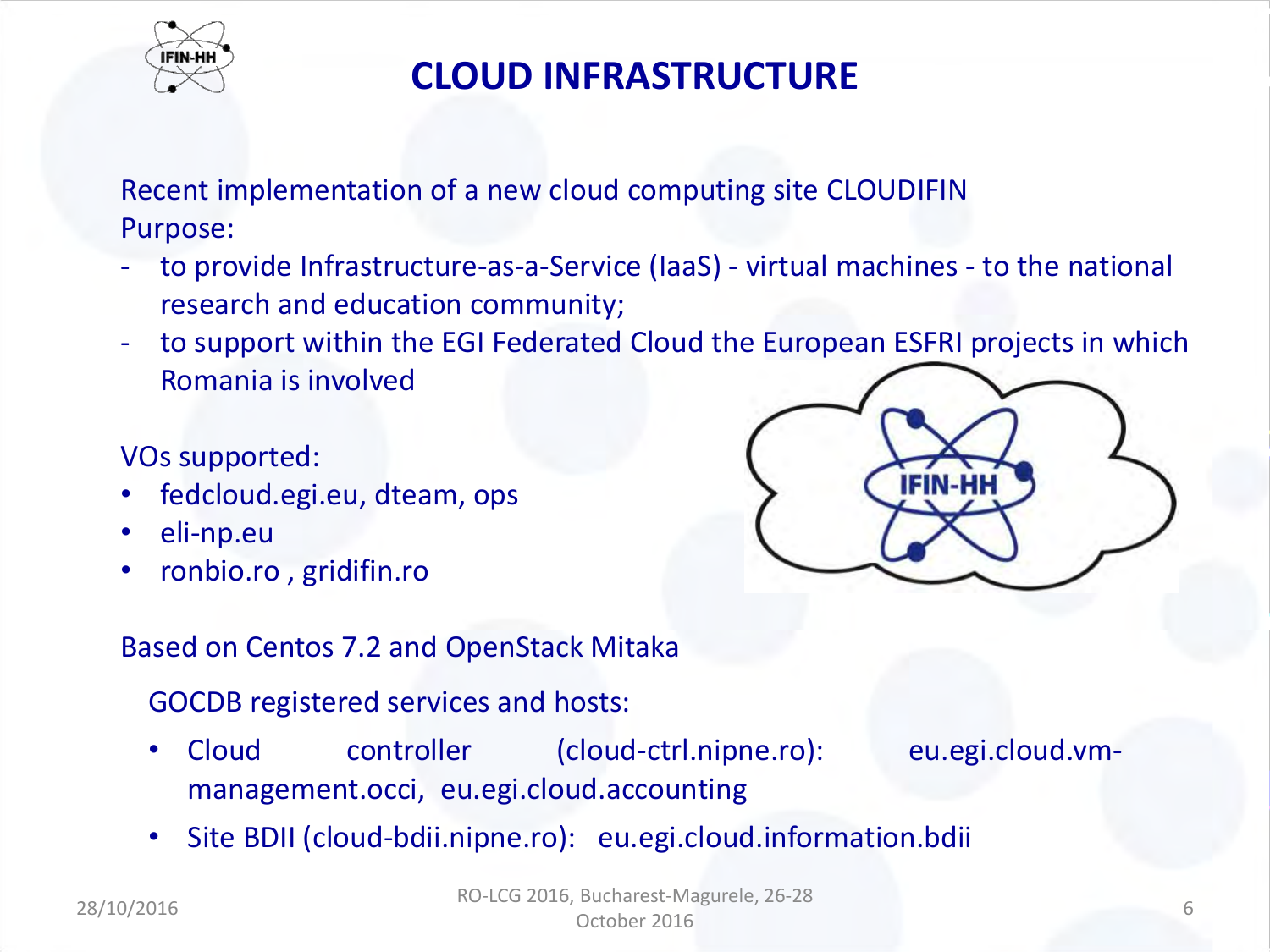

#### EGI FedCloud services

We installed EGI extensions on top of the OpenStack components.

- Keystone-VOMS Authorization plugin allow users with a valid VOMS proxy to access the OpenStack deployment
- cASO collects accounting data from OpenStack
- SSM sends the records extracted by cASO to the central EGI accounting DB
- BDII cloud provider registers the RC configuration and description through the EGI Information System to facilitate service discovery
- vmcatcher checks the EGI App DB for new or updated images that **EGI services** can be provided by the RC to the supported VO-s OpenStack components OpenStack resource provider **WSGI add-ons** Keystone **EGI** integration tools Get access token Keystone-

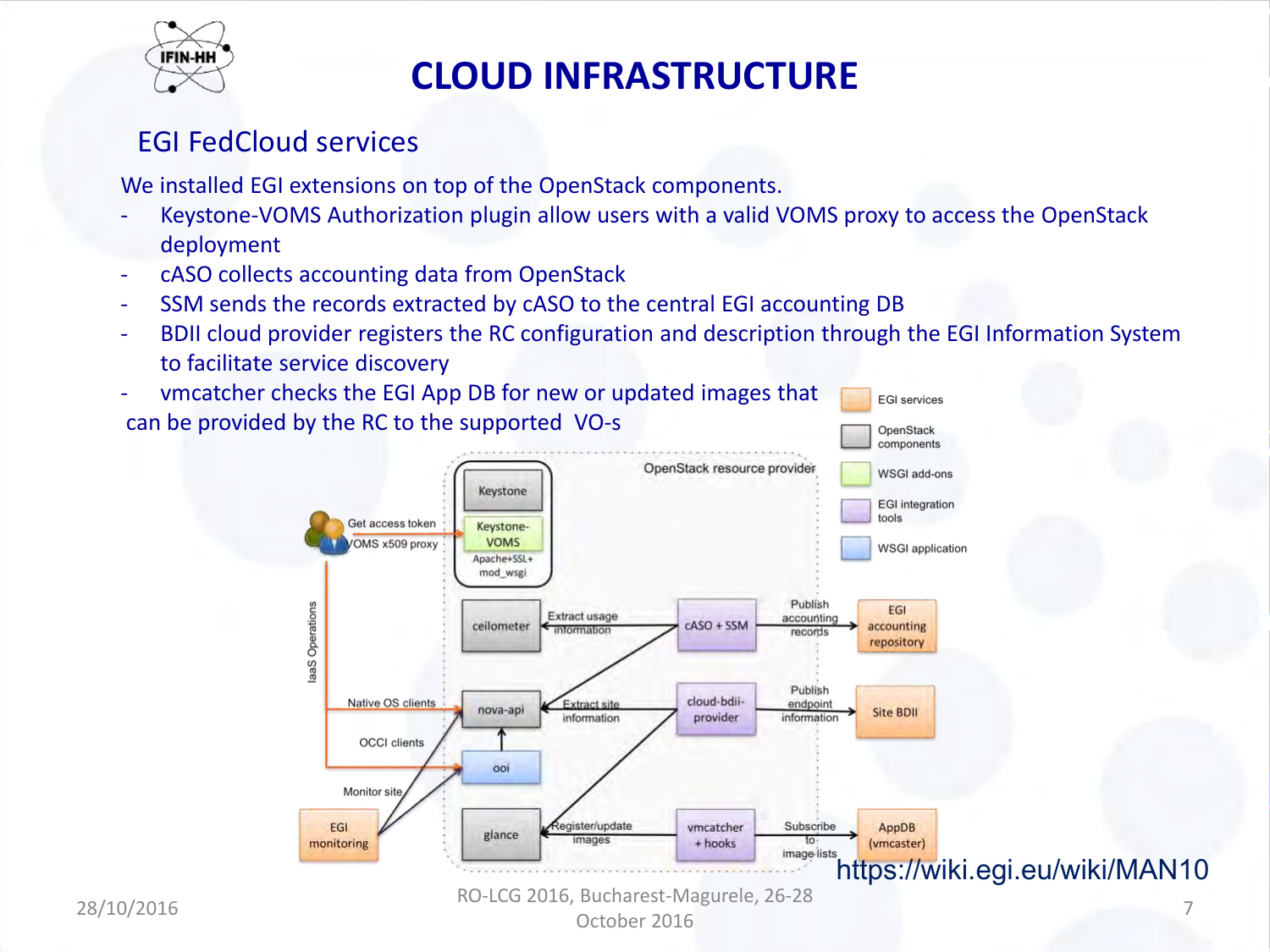

| popenstack                         | gops =                |                        | $\triangleq$ or      |
|------------------------------------|-----------------------|------------------------|----------------------|
| Project<br>$\widehat{\phantom{a}}$ | Overview              |                        |                      |
| Compute<br>$\scriptstyle\wedge$    | <b>Limit Summary</b>  |                        |                      |
| Overview                           |                       |                        |                      |
| Instances                          |                       |                        |                      |
| Volumes                            | Instances             | <b>VCPUs</b>           | <b>RAM</b>           |
| Images                             | Used 3 of 10          | Used 3 of 20           | Used 1,280 of 51,200 |
| Access & Security                  |                       |                        |                      |
| <b>Network</b><br>$\vee$           |                       |                        |                      |
|                                    | <b>Floating IPs</b>   | <b>Security Groups</b> | <b>Volumes</b>       |
| Orchestration<br>×                 | Used 0 of 50          | Used 2 of 10           | Used 0 of 10         |
| $\checkmark$<br>Identity           |                       |                        |                      |
|                                    | <b>Volume Storage</b> |                        |                      |
|                                    | Used 0 of 1,000       |                        |                      |

□ For VMs, the initial hardware provided is: 96 Intel Xeon cores, 4G/core RAM  $\Box$  To be expanded as required by the user communities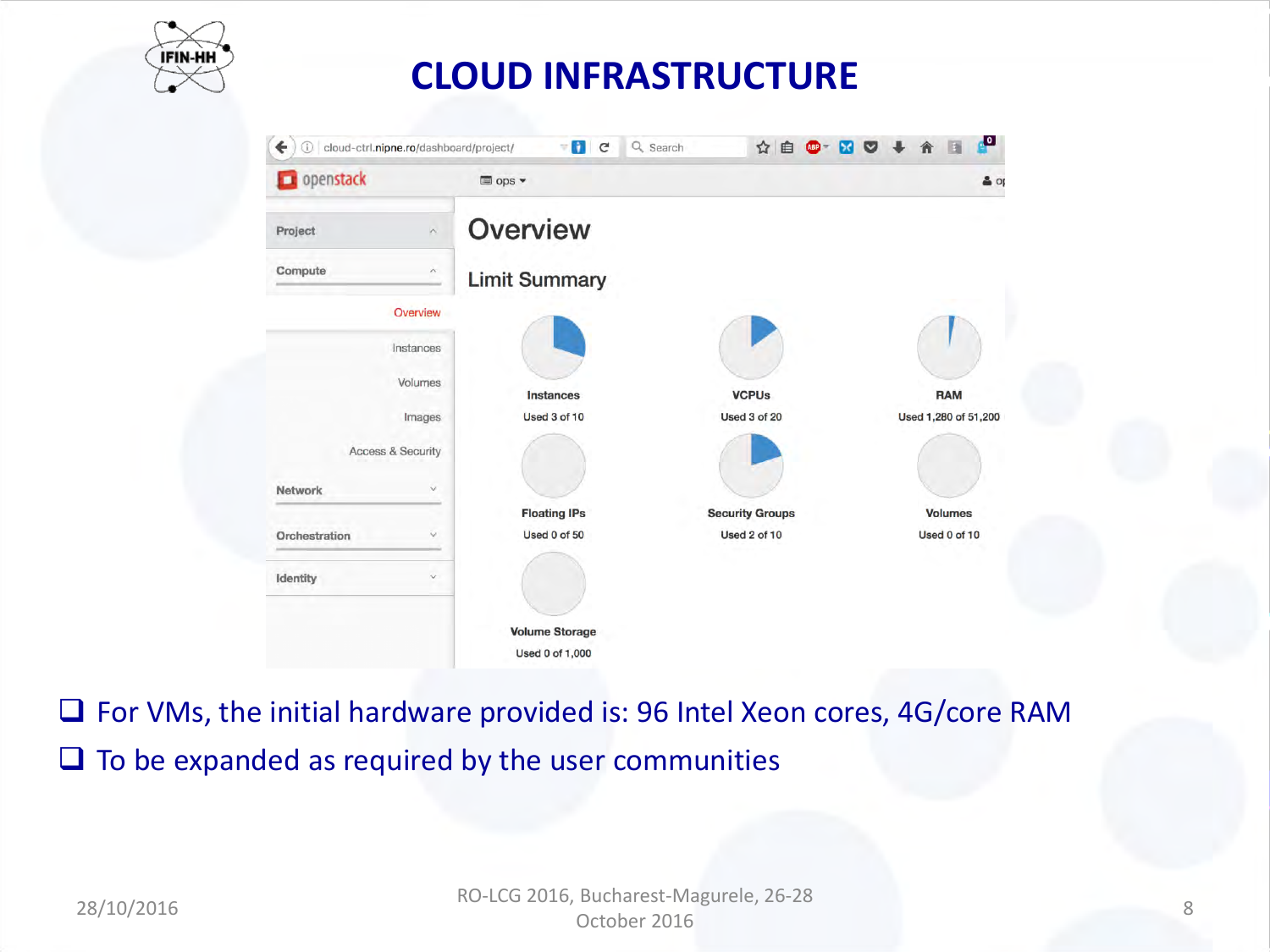

| $\leftarrow$<br>(i) | cloud-ctrl.nipne.ro/dashboard/identity/ |        |                                            | n<br>$\mathbf{C}$                    | Q Search          |        | 自<br>☆<br>$ABP =$                |                  | $\cdot$<br>$\equiv$<br><b>DIA</b>                 |
|---------------------|-----------------------------------------|--------|--------------------------------------------|--------------------------------------|-------------------|--------|----------------------------------|------------------|---------------------------------------------------|
| openstack           |                                         |        | $\blacksquare$ admin $\blacktriangleright$ |                                      |                   |        |                                  |                  | $\triangle$ admin $\blacktriangledown$            |
| Project             | $\check{~}$                             |        | <b>Projects</b>                            |                                      |                   |        |                                  |                  |                                                   |
| <b>Admin</b>        | $\checkmark$                            |        |                                            |                                      |                   | Filter | $\alpha$                         | + Create Project | <b><i>ff</i></b> Delete Projects                  |
| <b>Identity</b>     | $\boldsymbol{\wedge}$                   |        | <b>Name</b>                                | <b>Description</b>                   | <b>Project ID</b> |        |                                  | <b>Enabled</b>   | <b>Actions</b>                                    |
|                     | Projects                                |        | dteam                                      | Tenant for VO dteam                  |                   |        | 024eb692a7984b108b7a512af5aec55e | Yes              | <b>Manage Members</b><br>$\overline{\phantom{a}}$ |
|                     | <b>Users</b>                            | $\Box$ | fedcloud                                   | <b>Tenant for VO</b><br>fedcloud     |                   |        | 09b2b5c14bcf4a5bb8c5b700865c6ec7 | Yes              | <b>Manage Members</b><br>$\blacktriangledown$     |
|                     |                                         |        | eli-np.eu                                  | <b>Tenant for VO</b><br>eli-np.eu    |                   |        | 119cecb96bb04ffb9982a01e9b203927 | Yes              | <b>Manage Members</b><br>▼                        |
|                     |                                         |        | ops                                        | Tenant for VO ops                    |                   |        | 6ea43415aafe4e539b3596b3ee92d82c | Yes              | <b>Manage Members</b><br>$\overline{\mathbf{v}}$  |
|                     |                                         |        | admin                                      | admin tenant                         |                   |        | a8658aefc7264fbf9dd35e8b2c92a987 | Yes              | <b>Manage Members</b><br>$\blacktriangledown$     |
|                     |                                         |        | services                                   | Tenant for the<br>openstack services |                   |        | d967d01716ba441081c3f8272baec056 | Yes              | <b>Manage Members</b><br>$\overline{\phantom{a}}$ |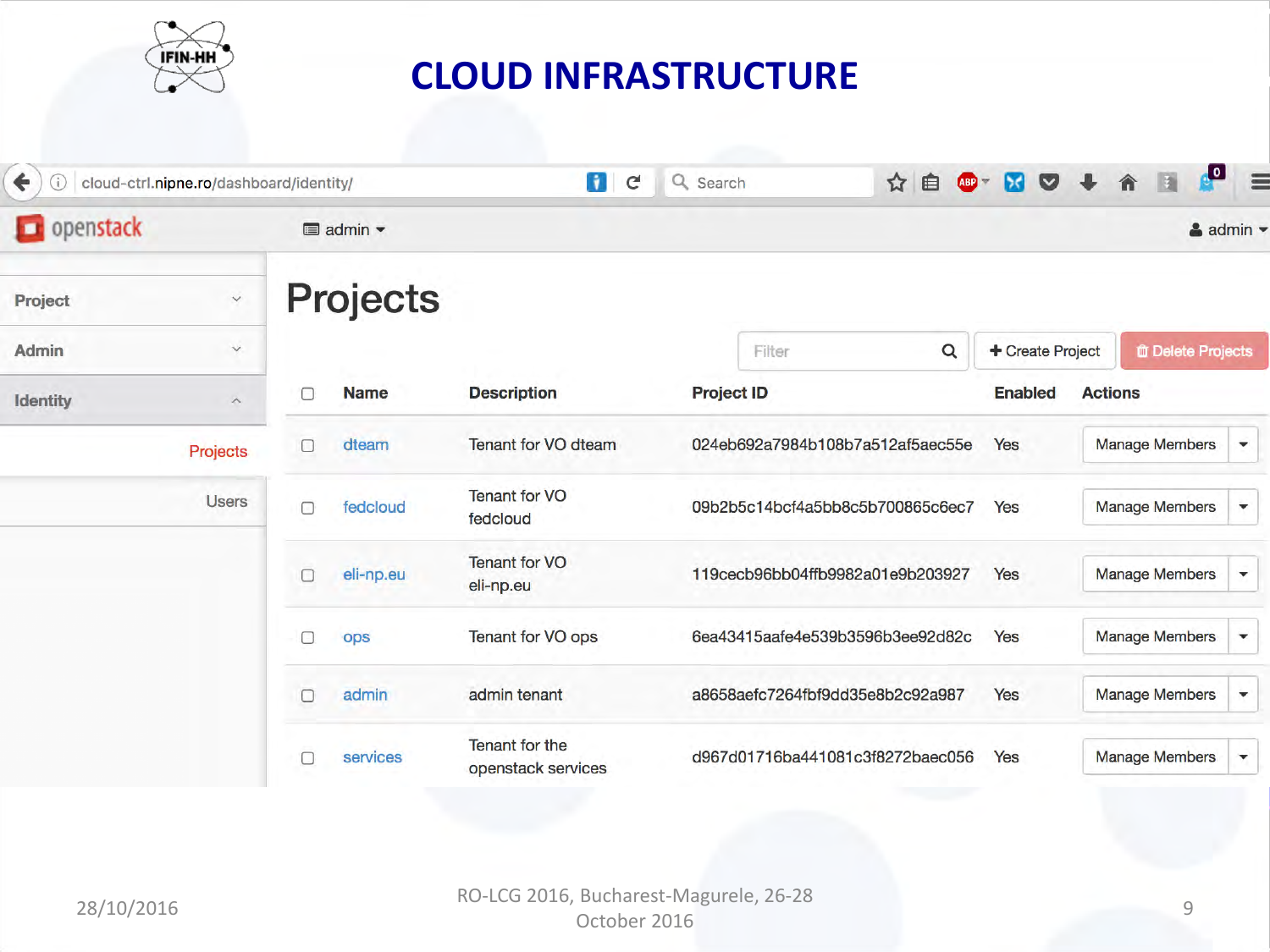

oc.egi.eu/portal/index.php?Page\_Type=Site&id=1705

 $\mathbb{E}^*$ 

Locatio

#### **Site: CLOUDIFIN**

National Institute of Physics and Nuclear Engineering, IT Department Computational research in physics and related areas

| <b>Contact Info</b>     |                   |
|-------------------------|-------------------|
| E-Mail                  | itvasile@nipne.ro |
| Telephone               | +40724118586      |
| <b>Emergency Tel</b>    |                   |
| <b>CSIRT Tel</b>        |                   |
| <b>CSIRT E-Mail</b>     | itvasile@nipne.ro |
| <b>Emergency E-Mail</b> |                   |
| <b>Helpdesk E-Mail</b>  |                   |

| Networking      |                                                                    |  |
|-----------------|--------------------------------------------------------------------|--|
| Home URL        |                                                                    |  |
| <b>GIIS URL</b> | Idap://cloud-bdii.nipne.ro:2170<br>/GLUE2DomainID=CLOUDIFIN,o=qlue |  |
| IP Range        | 0.0.0.0/255.255.255.255                                            |  |
| IP v6 Range     |                                                                    |  |
| Domain          | nipne.ro                                                           |  |
|                 |                                                                    |  |

| <b>Project Data</b>         |                    |  |
|-----------------------------|--------------------|--|
|                             |                    |  |
| NGI/ROC                     | NGI_RO             |  |
| Infrastructure              | Production         |  |
| <b>Certification Status</b> | Uncertified Change |  |
|                             | EGI                |  |
| <b>Scope Tags</b>           |                    |  |

|           | <b>Extension Properties</b> |              |                 | <b>Export all properties</b> |
|-----------|-----------------------------|--------------|-----------------|------------------------------|
|           | <b>Name</b>                 | $\div$ Value | $\div$ Edit     | Select All                   |
|           | cloud_max_cores4VM          | 8            |                 | n                            |
| Location  | cloud max RAM4VM            | 16GB         |                 | ο                            |
| Country   | cloud max storage4VM        | <b>16GB</b>  |                 | w                            |
| Latitude  | <b>Add Properties</b>       |              | Select action • | Submit                       |
| Longitude |                             |              |                 |                              |
| Time Zon  |                             |              |                 |                              |

| ות | Services (Note, Service scope values marked with (x) indicate the Site does not share that scope) |  |  |  |  |  |  |  |  |
|----|---------------------------------------------------------------------------------------------------|--|--|--|--|--|--|--|--|
|----|---------------------------------------------------------------------------------------------------|--|--|--|--|--|--|--|--|

Edit

| Hostname (service type)                               | URL              | Production | <b>Monitored</b> | <b>Scope Tags</b> |
|-------------------------------------------------------|------------------|------------|------------------|-------------------|
| cloud-bdii.nipne.ro (eu.egi.cloud.information.bdii)   | Idap://cloud-    |            |                  | <b>EGI</b>        |
| cloud-ctrl.nipne.ro (eu.egi.cloud.accounting)         | <b>CLOUDIFIN</b> |            |                  | <b>EGI</b>        |
| cloud-ctrl.nipne.ro (eu.egi.cloud.vm-management.occi) | http://cloud-    |            |                  | EGI               |
|                                                       |                  |            |                  |                   |

**Add Service** 

43

Ø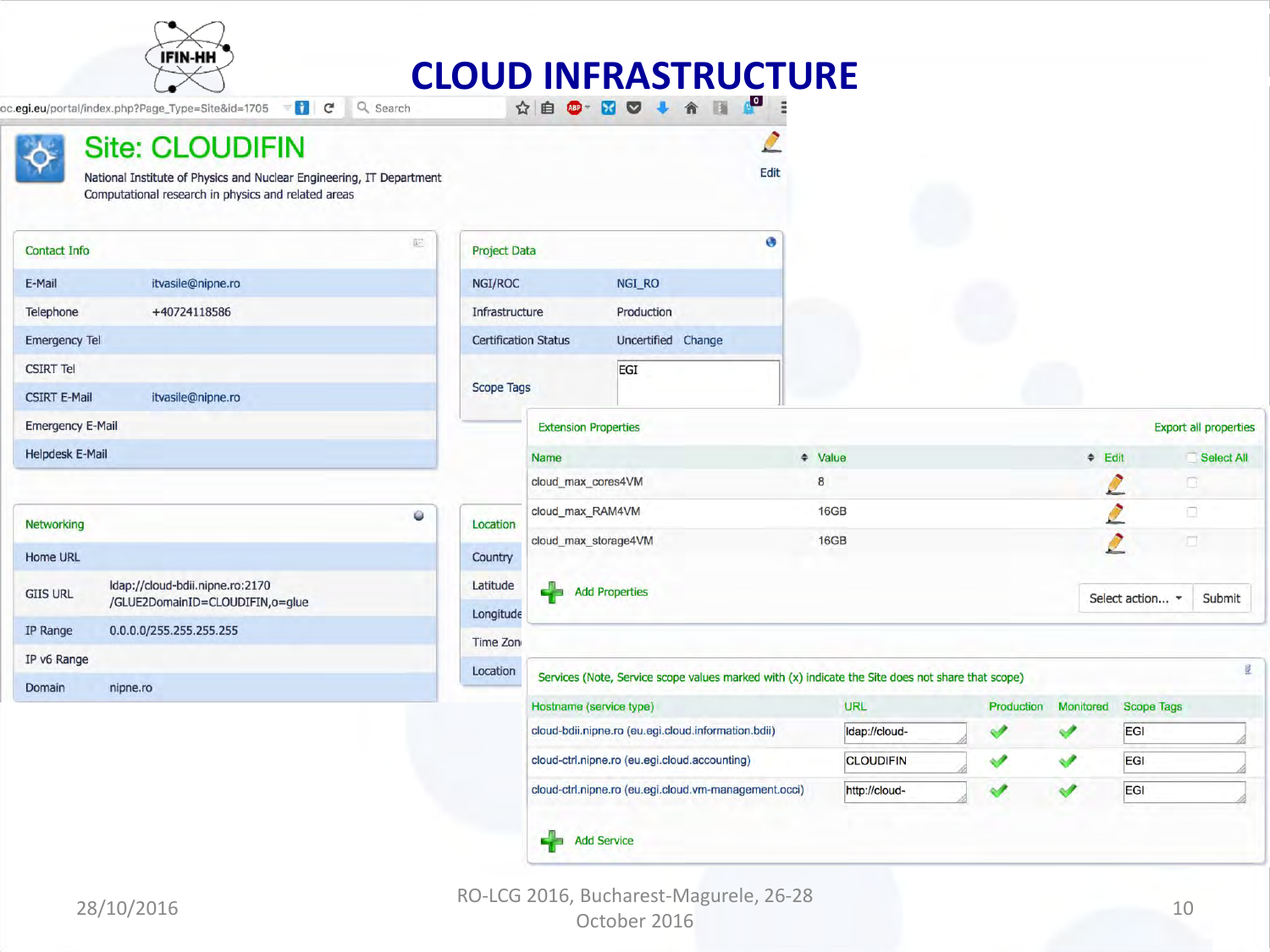

## **Summary and conclusions**

- EGI extensions on top of the OpenStack components.
- CLOUDIFIN is under EGI certification.
- In the EGI AppDB we have available specific approved VM with the needed computing software.
- There is a growing need of computing resources for research: HTC, cloud and HPC.
- Infrastructure-as-a-Service (IaaS) to the national research and education community;
- to support within the EGI Federated Cloud the European ESFRI projects in which Romania is involved